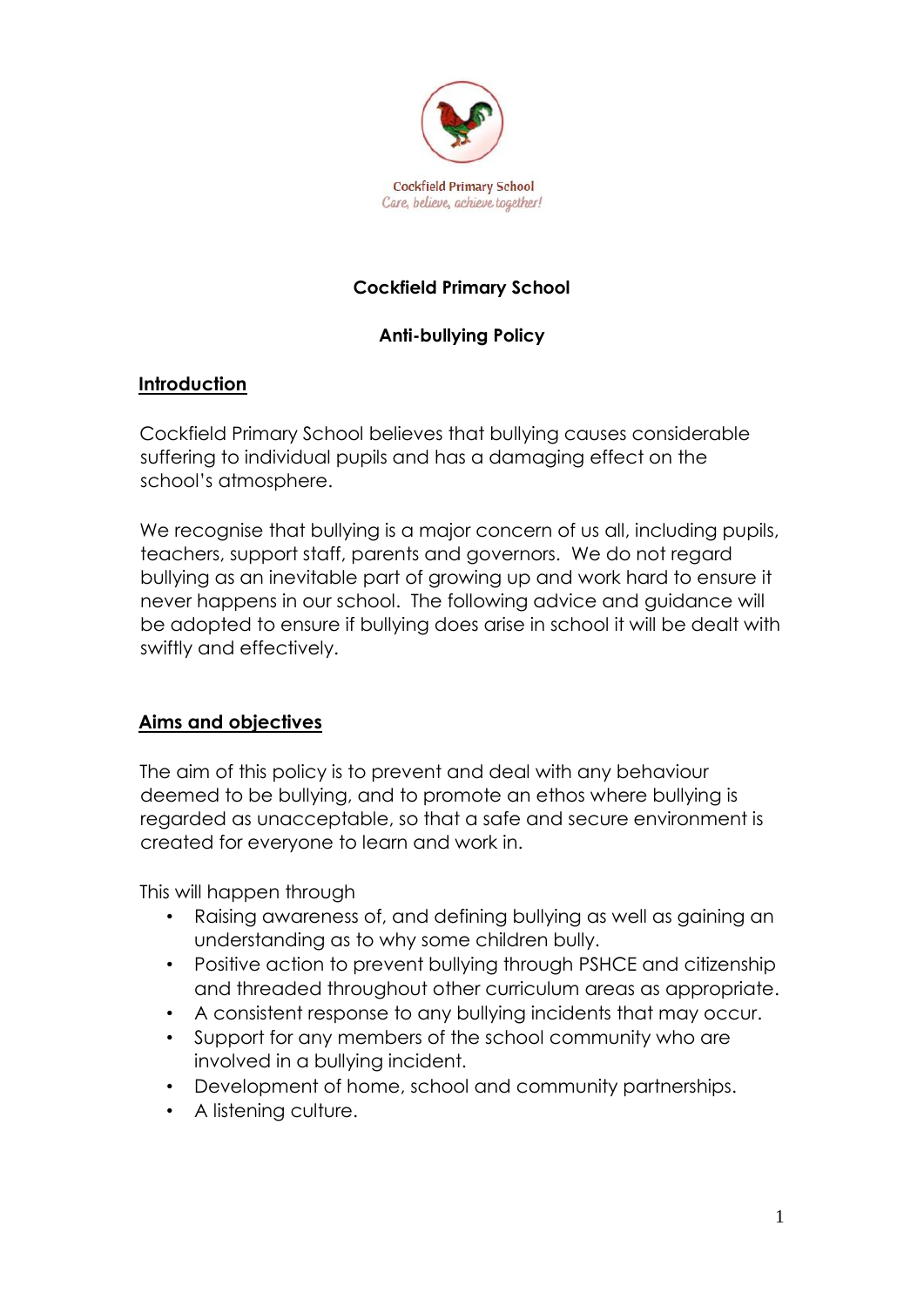## **Roles and responsibilities**

**The Head Teacher –** Has overall responsibility for the policy and its implementation. They are also responsible for liaising with the governing body, parents/carers, Local Authority and outside agencies.

The responsibilities are:

- $\Box$  Policy development and review involving pupils, staff, governors, parents/carers and relevant local agencies
- Implementing the policy and monitoring and assessing its effectiveness in practice
- **Ensuring evaluation takes place and that this informs policy** review
- Managing bullying incidents
- Managing the reporting and recording of bullying incidents
- Assessing and coordinating training and support for staff and parents/carers where appropriate
- Coordinating strategies for preventing bullying behaviour

### **The Governors will:**

Ensure existence and regular review of Anti-bullying and Race Equality policies

Ensure all members of the school community are aware of the policies Monitor bullying incidents and evaluate effectiveness of strategies used Enable young people's views to be heard

Contribute to disciplinary and support work around bullying incidents Listen to parent/carers' complaints and concerns

### **The Senior Management team will:**

Contribute to the development, implementation and evaluation of the policy

Support classroom teachers in investigating and dealing with incidents Lead on the development and implementation of preventative strategies

Contribute to and collate records

Contribute to disciplinary procedures

Liaise with outside agencies as appropriate

## **Teachers and support staff will:**

Ensure good relationships, classroom/group management and appropriate delivery of the curriculum

Develop teaching and learning strategies that support good social relationships and the development of social skills

Support the school policy in dealings with parent/carers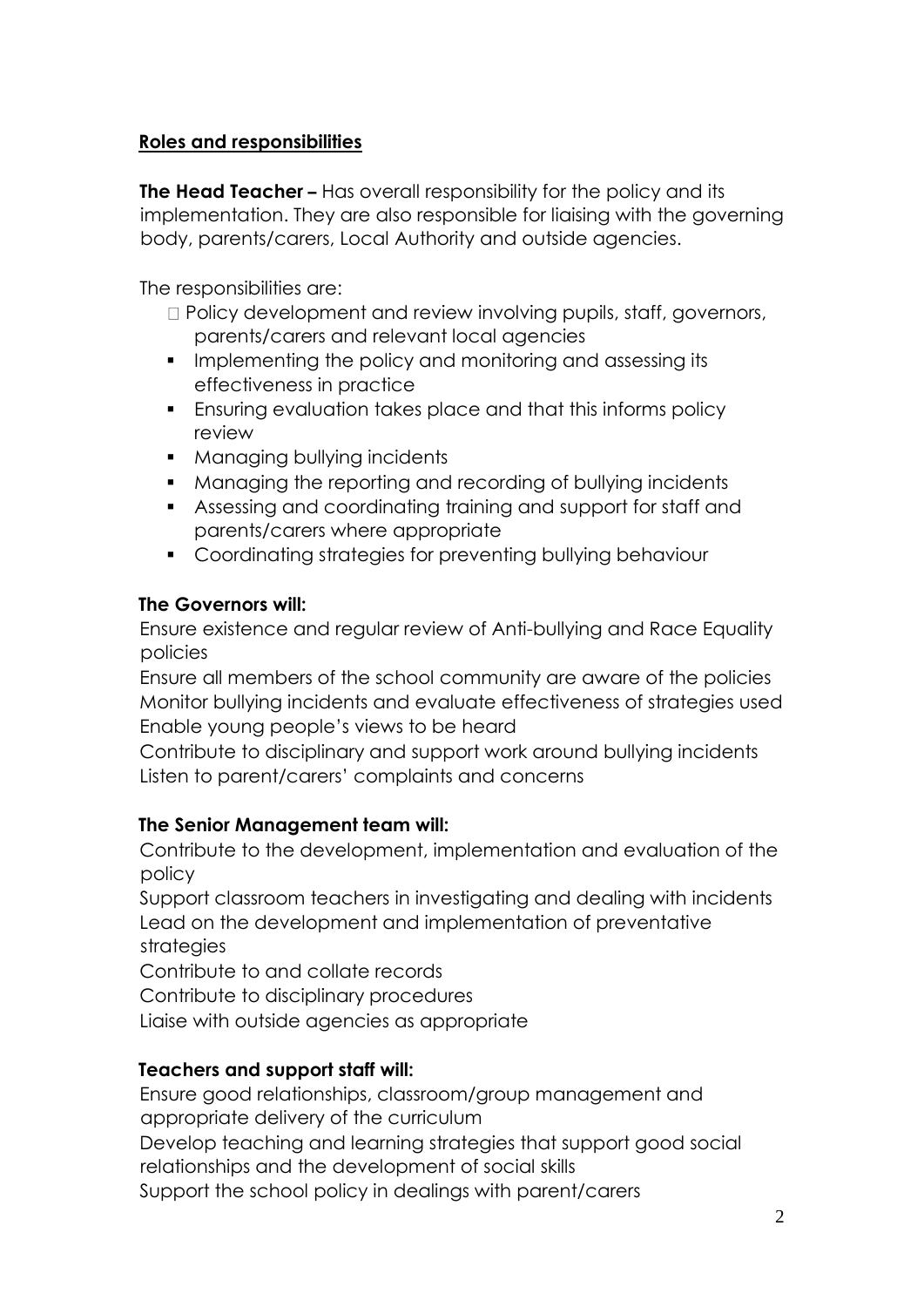Deal with the incidents appropriately, referring where necessary Complete appropriate records Implement and support strategies for perpetrators and victims Liaise appropriately with staff, outside agencies and parties

#### **Definition of bullying**

**The repetitive, intentional hurting of one person or group by another person or group, where the relationship involves an imbalance of power. Bullying can be physical, verbal or psychological. It can happen face-to-face or through cyberspace. <http://www.antibullyingalliance.org.uk/about-us.aspx>**

How does bullying differ from teasing/falling out between friends or other types of aggressive behaviour?

- There is a deliberate intention to hurt or humiliate.
- There is a power imbalance that makes it hard for the victim to defend themselves.
- **•** It is usually persistent.

Occasionally, an incident may be deemed to be bullying even if the behaviour has not been repeated or persistent – if it fulfils all other descriptions of bullying. This possibility should be considered, particularly in cases of hate crime related bullying and cyberbullying. If the victim might be in danger then intervention is urgently required.

### **What does bullying look like?**

Bullying can include:

- physical assault
- taking or damaging belongings
- name calling
- taunting
- mocking
- making offensive comments
- cyber bullying inappropriate text messaging and e mailing; sending offensive or degrading images; impersonating and hacking into accounts online using internet enabled devices
- producing offensive graffiti
- gossiping and spreading hurtful and untruthful rumours
- excluding people from groups.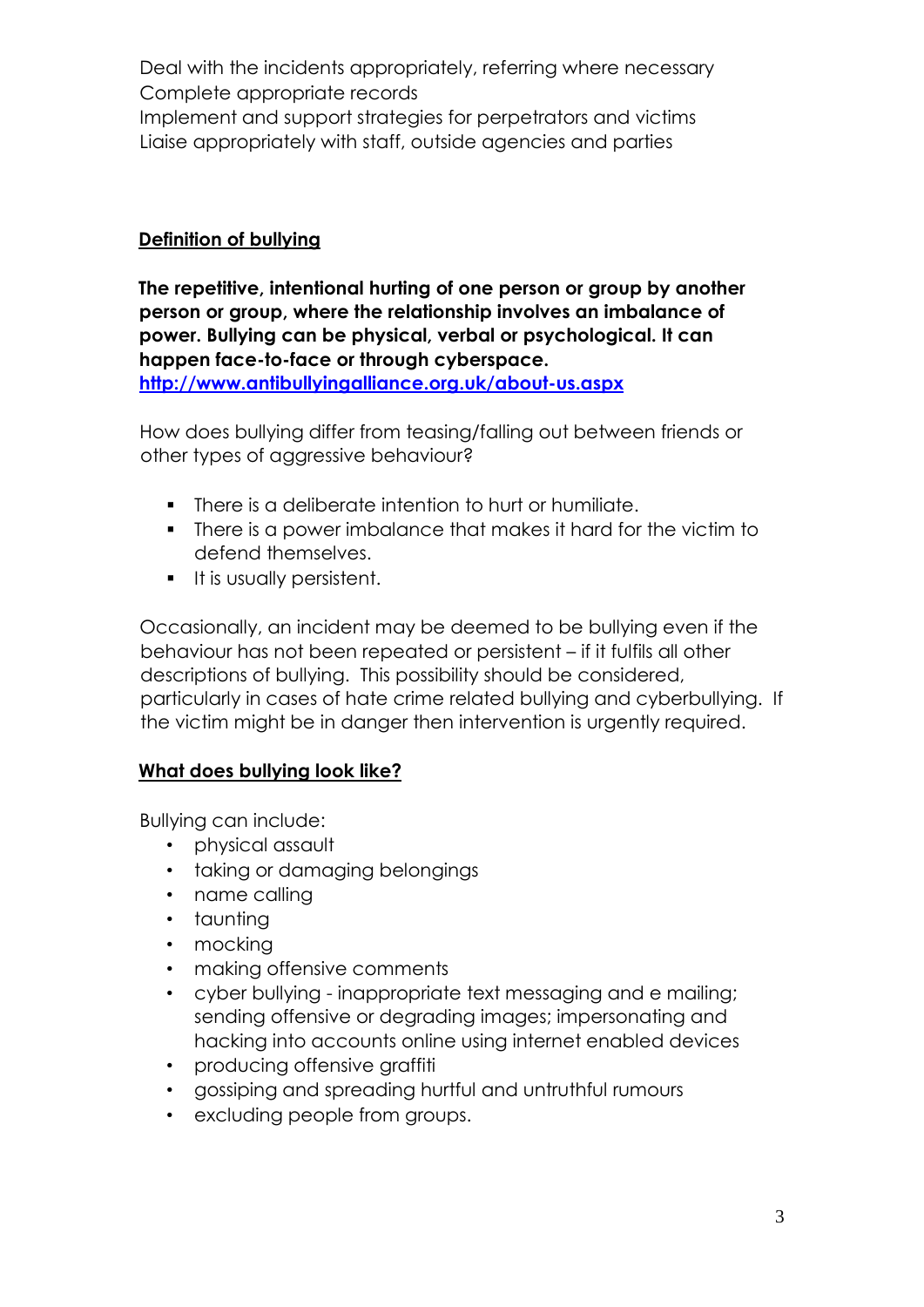### **Why are children and young people bullied?**

Specific types of bullying include:

#### **Prejudice Related Bullying**

Under the Equalities Act 2010 it is against the law to discriminate against anyone because of:

- age
- being or becoming a transgender person
- being married or in a civil partnership
- being pregnant or having a child
- disability
- race including colour, nationality, ethnic or national origin including Gypsy Roma, Travellers
- religion, belief or lack of religion/belief
- sex / aender
- sexual orientation
- gender identity

As part of the requirement on schools to promote Fundamental British Values, schools must proactively challenge derogatory and discriminatory language and behaviour including that which is racist, homophobic, biphobic, transphobic and linked with disabilities in nature. We will record these types of bullying, even that which represents a one-off incident, and report them to the local authority for monitoring purposes.

#### **Other vulnerable groups include**

- bullying related to appearance or health
- bullying of young carers or looked after children or otherwise related to home circumstances

Although the above do not currently receive protection under the Equality Act 2010, bullying for these reasons is just as serious. There is no hierarchy of bullying – all forms should be taken equally seriously and dealt with appropriately.

### **Prejudice related language**

Racist, homophobic, biphobic, transphobic and language linked with disabilities includes terms of abuse used towards people because of their race/ethnicity/nationality; because they are lesbian, gay, bisexual, questioning or transgender, or are perceived to be, or have a parent/carer or sibling who is; because they have a learning or physical disability. Such language is generally used to refer to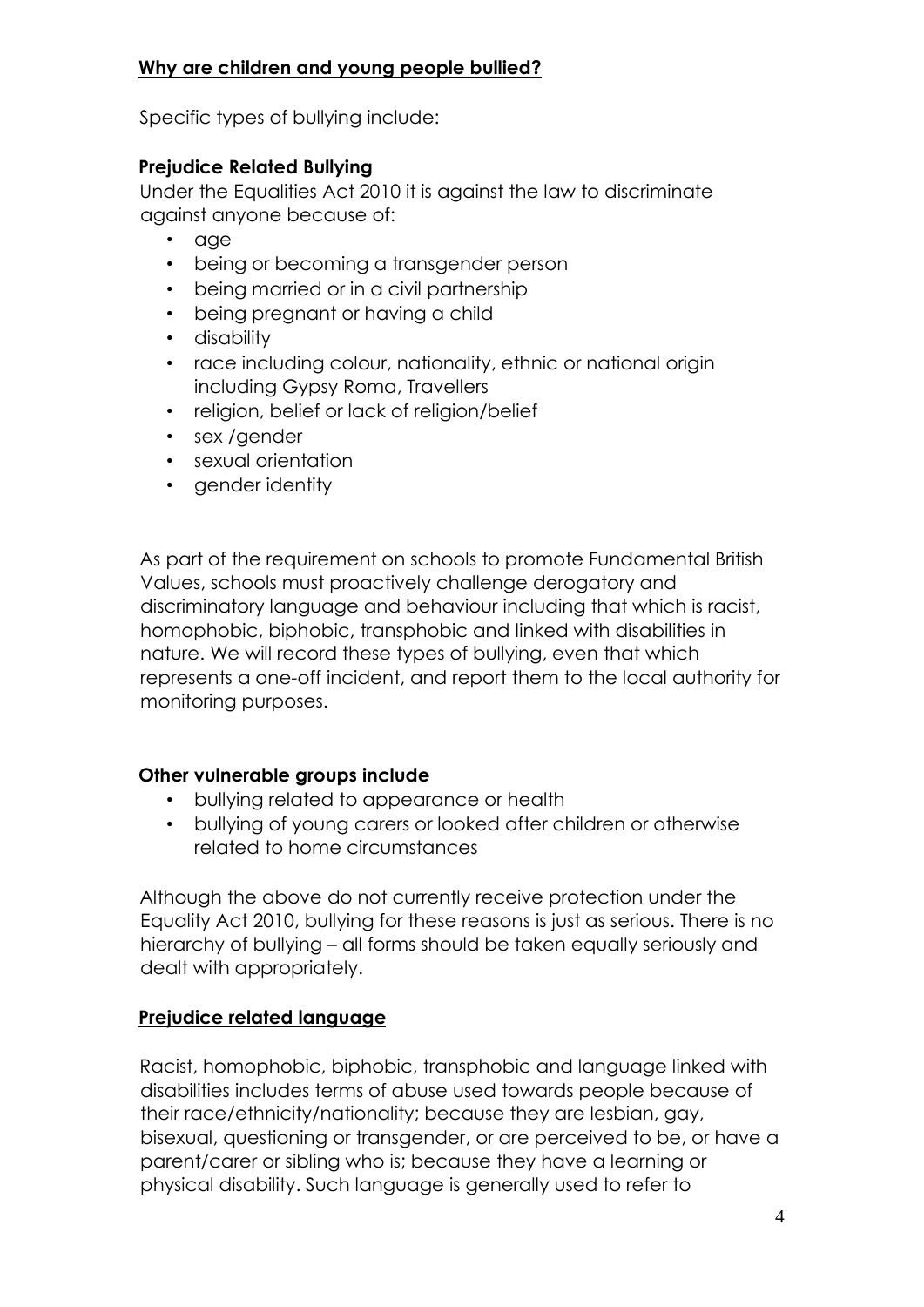something or someone as inferior. This may also be used to taunt young people who are different in some way or their friends, family members or their parents/carers.

In the case of homophobic, biphobia and transphobic language particularly, dismissing it as banter is not helpful as even if these terms are not referring to a person's sexual orientation or gender identity they are using the terms to mean inferior, bad, broken or wrong. We will challenge the use of prejudice related language in our school even if it appears to be being used without any intent. Persistent use of prejudice related language and/or bullying will be dealt with as with any other form of bullying.

## **Where does bullying take place?**

Bullying is not confined to the school premises and may persist outside school, in the local community, on the journey to and from school and may continue into Further Education.

The school acknowledges its responsibilities to support families if bullying occurs off the premises.

## **Cyberbullying**

The increasing use of digital technology and the internet has also provided new and particularly intrusive ways for bullies to reach their victims.

Cyberbullying can take many forms and bullying online can often start in school and then be progressed online or start online and influence behaviour in school.

Whilst most incidents of Cyberbullying occur outside school we will offer support and guidance to parents/carers and their children who experience online bullying and will treat Cyberbullying with the same severity as any other forms of bullying.

Cyberbullying can include:-

- Hacking into someone's accounts/sites
- Posting prejudice/hate messages
- Impersonating someone online
- Public posting of images
- Exclusion
- Threats and manipulation
- Stalking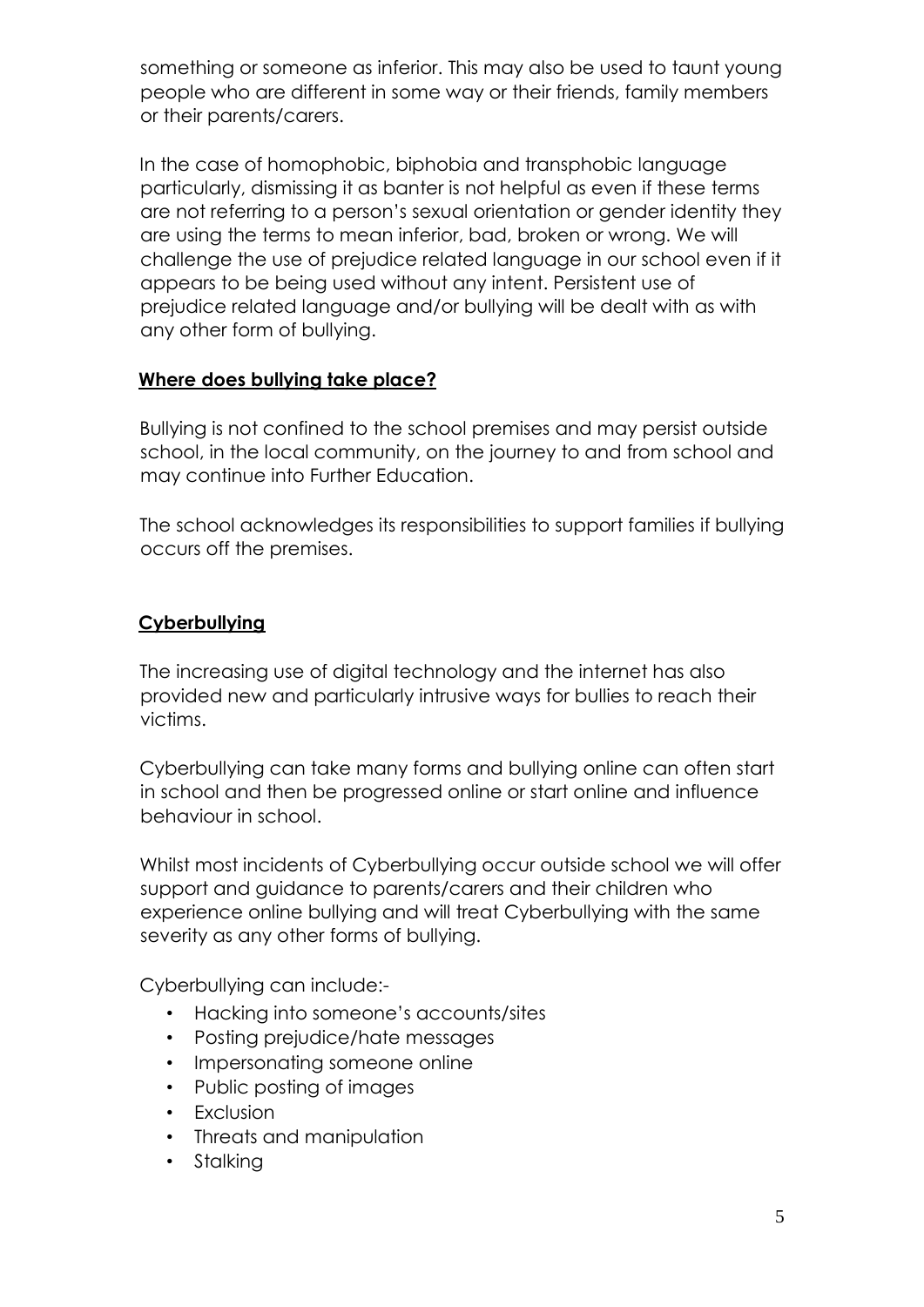We will ensure that our children are taught safe ways to use the internet (see our esafety policy) and encourage good online behaviour.

Bullying can take place

between:

- Young people
- Young people and staff
- Between staff
- Individuals or groups

#### **Homophobic bullying and using homophobic language (HBT language)**

Homophobic language is terms of abuse used towards lesbian, gay, bisexual and transgender, people or those thought to be LGBTQ+. It is also used to refer to something or someone as inferior. This may also be used to taunt young people who are different in some way or have gay friends, family members or their parents/carers are gay.

Dismissing it as banter is not helpful as even if these terms are not referring to a person's sexuality they are using the terms to mean inferior, bad, broken or wrong. We will challenge the use of HBT language in our school even if it appears to be being used without any homophobic intent. Persistent use of HBT language or HBT bullying will be dealt with as with any other form of bullying.

### **Transphobic Bullying**

Transphobic bullying often occurs as a result of others' prejudice being directed at a child or young person because:

- They are transgender
- They are perceived to be transgender
- They do not fit with traditional gender norms (eg. boys with long hair or wearing make-up, girls playing team sports)
- They have transgender friends or family members
- They are perceived as being different

We will challenge the use of any unkind behaviour in our school and teach children to celebrate our differences. Persistent use of transphobic language or bullying will be dealt with as with any other form of bullying.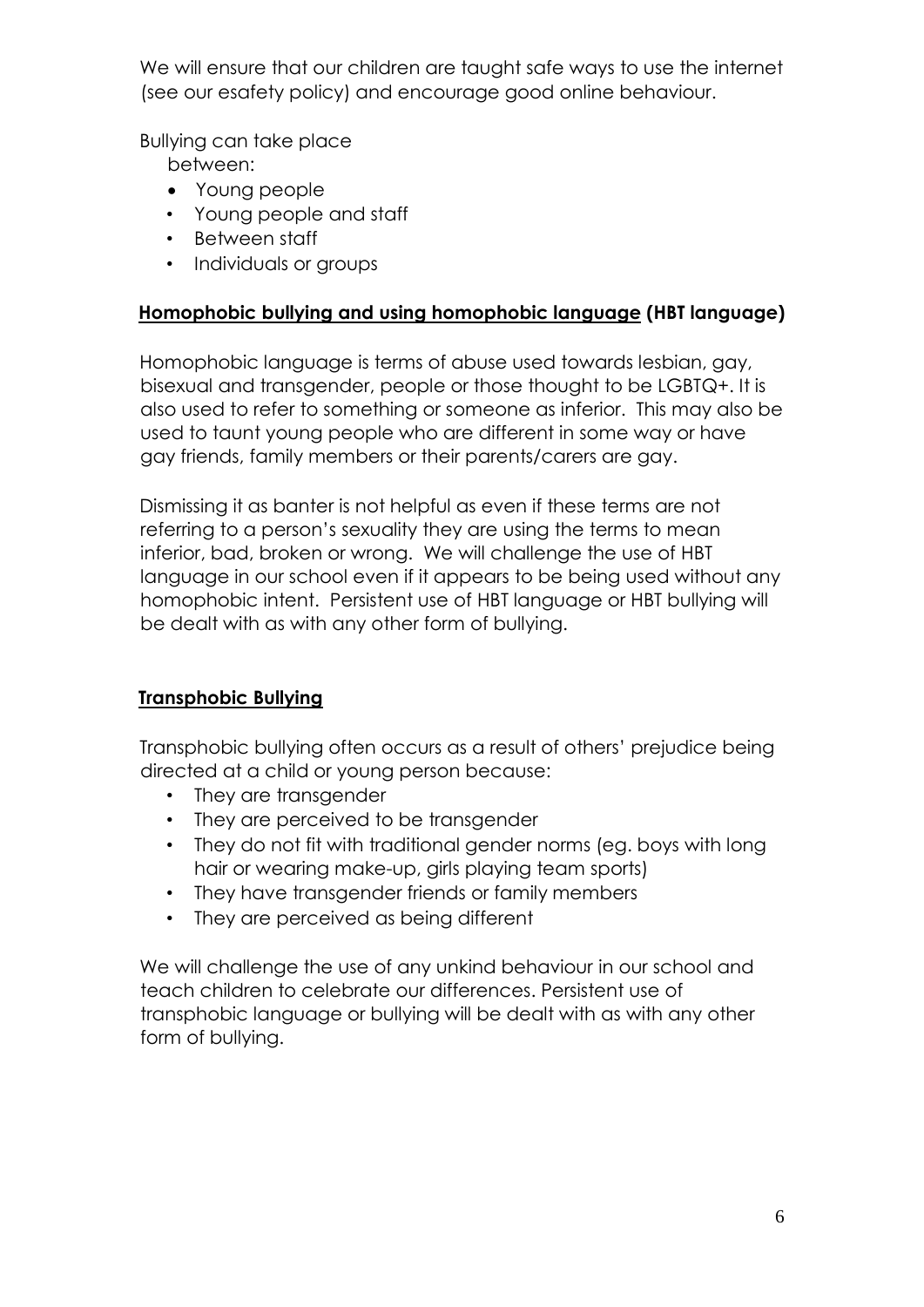## **Reporting and responding to bullying**

- Concerns should be reported to any adult in school who will notify the Headteacher/Senior Leadership. This communication may be verbal or written.
- Children are encouraged to: Speak to an adult in school/their parents.
- All staff are aware of the need to take all concerns seriously and to ensure that nurturing relationships encourage information sharing

# **Procedures**

All reported incidents will be taken seriously and investigated involving all parties.

The staff are aware of and follow the same procedures:

- Staff members complete an incident log (CPOMS)
- **•** Interviewing all parties
- **•** Informing parents
- **Implementing appropriate disciplinary sanctions in accordance** with the school's Behaviour Policy. These are graded according to the seriousness of the incident and send out a message that bullying is unacceptable
- Being clear that responses may also vary according to the type of bullying and may involve other agencies where appropriate
- Following up We will keep in touch with the person who reported the situation, which may be parents/carers or other adults. We have a clear complaints procedure for parents who are not satisfied with the schools actions. This is available online or from the school office
- We will use a range of responses and support appropriate to the situation. These may include solution-focused approaches, restorative approach, circle of friends, individual work with victim, perpetrator and bystanders or referral to outside agencies if appropriate.
- Liaising with the wider community if the bullying is taking place off the school premises i.e. in the case of cyberbullying or hate crime.

## **Recording bullying and evaluating the policy**

Bullying incidents will be recorded by the member of staff who deals with the incident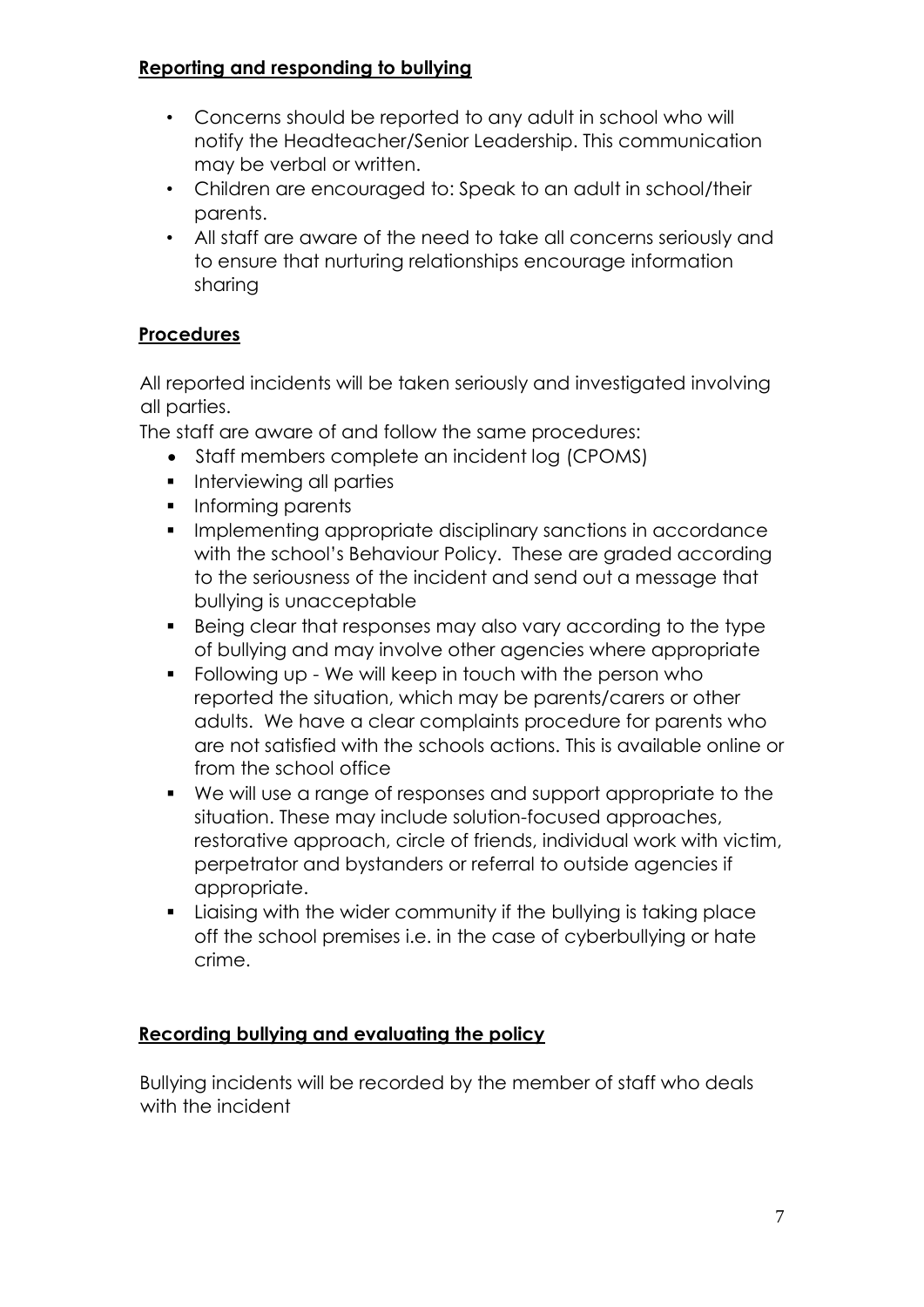Information stored in school will be used to ensure individual incidents are followed up. It will also be used to identify trends and inform preventative work in school and development of the policy. This information will be discussed by staff in staff meetings.

This information will be presented to the governors as part of the annual report.

The policy will be reviewed and updated every two years.

### **Strategies for preventing bullying**

As part of our on-going commitment to the safety and welfare of our pupils, we at Cockfield Primary School have developed the following strategies to promote positive behaviour and discourage bullying behaviour

### **Curriculum/Whole-School Strategies**

- Anti-Bullying Week annually in November
- Classdojo to reward positive behaviour choices
- Specific curriculum input on areas of concern such as Cyberbullying and internet safety
- Pupil Voice
- Pupil Task Force
- Peer mentoring schemes and Playground Buddying
- Modelling of positive relationships
- Notes/ postcards home from class teacher regarding good behaviour
- Develop a positive ethos within the school
- Develop positive, respectful relationships between adults and children
- Adults will act as role models
- Deliver high quality teaching
- Promote positive learning environments
- Ensure SMSC/RSE and PSHCE/citizenship permeates every aspect of the curriculum
- Encourage children to become active citizens within school and their community
- Review the anti-bullying policy regularly
- Review the curriculum regularly to ensure that anti-bullying is a continuous theme for development
- Monitor and evaluate the impact of the policy
- Implement a positive behaviour policy encourage positive social interaction at break and lunch times
- Develop a well-designed outdoor environment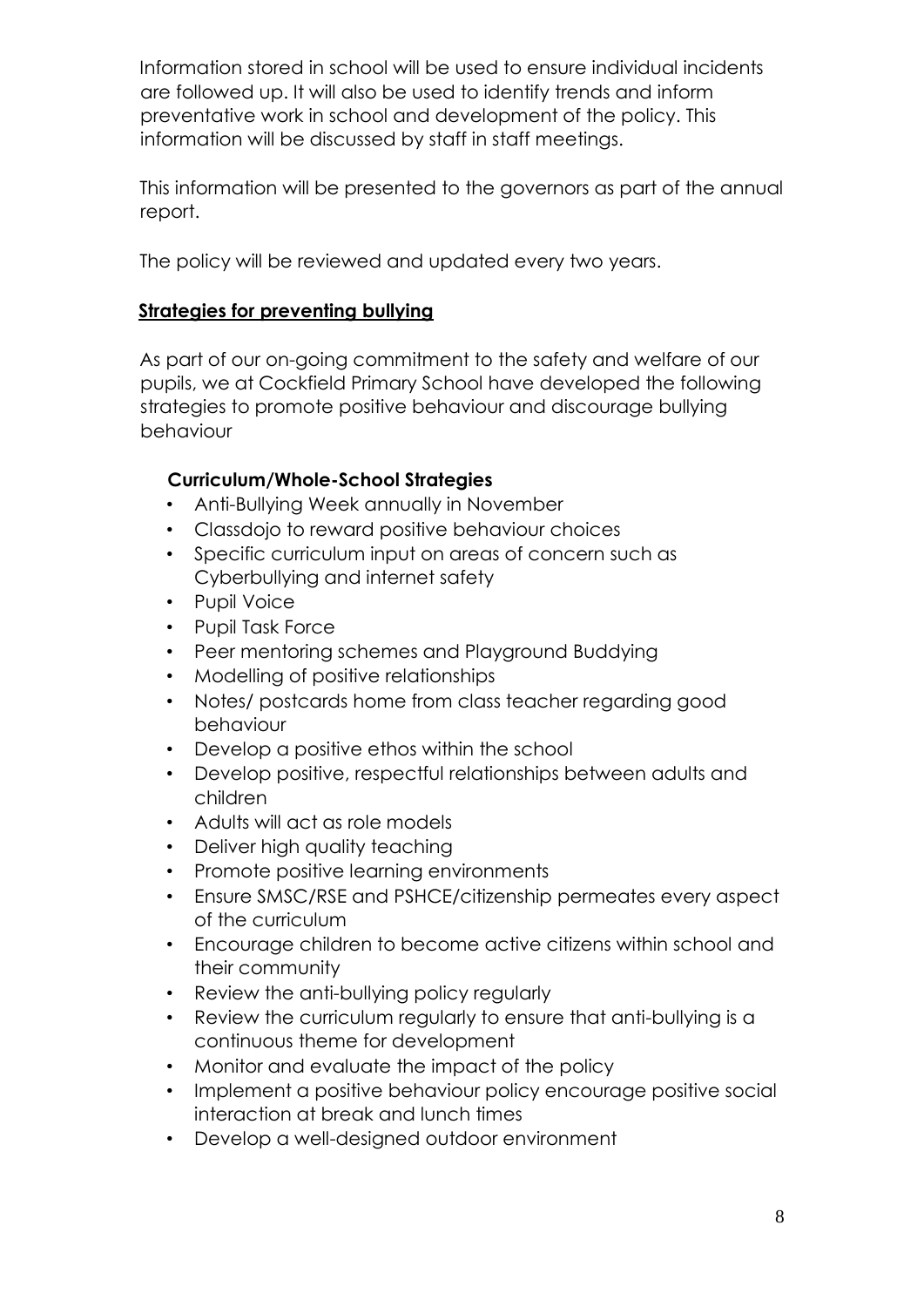Specific initiatives for identified groups such as young people whose first language is not English, SEND/disabled students, children who have been bullied or are displaying bullying behaviour.

#### **Support for parents/carers**

- Parent information distributed by Classdojo, newsletters and the school website etc
- Information available on parents' evenings
- Information sessions e.g. e-safety assemblies

#### **Support for all school staff**

• Staff training and development for all staff including those involved in lunchtime and before and after school activities

#### **The Prevent Duty**

From 1 July 2015 all schools are subject to a duty under section 26 of the CounterTerrorism and Security Act 2015, in the exercise of their functions, to have "due regard to the need to prevent people from being drawn into terrorism". This duty is known as the Prevent Duty.

A Prevent Duty plan is in place to protect our children from the risk of radicalisation. There is no single way of identifying an individual who is likely to be susceptible to a terrorist ideology. School staff should use their judgement in identifying children who may be at risk of radicalisation and act proportionately.

By promoting the fundamental British Values, we aim to build pupils' resilience to radicalisation and enable them to challenge extremist views. It is important to emphasise that the Prevent Duty is not intended to stop pupils debating controversial issues. On the contrary, we aim to provide a safe space in which children, young people and staff can understand the risks associated with terrorism and develop the knowledge and skills to be able to challenge extremist arguments.

#### **Links with other Policies**

The policies below all relate to issues surrounding bullying and should be referred to, when necessary, in relation to the Anti-Bullying policy.

| <b>Policy</b>           | Why                             |
|-------------------------|---------------------------------|
| <b>Behaviour Policy</b> | Rewards and sanctions, codes of |
|                         | conduct                         |
| Safeguarding Policy     | Child protection                |
| Acceptable Use policy   | Cyberbullying and e-safety      |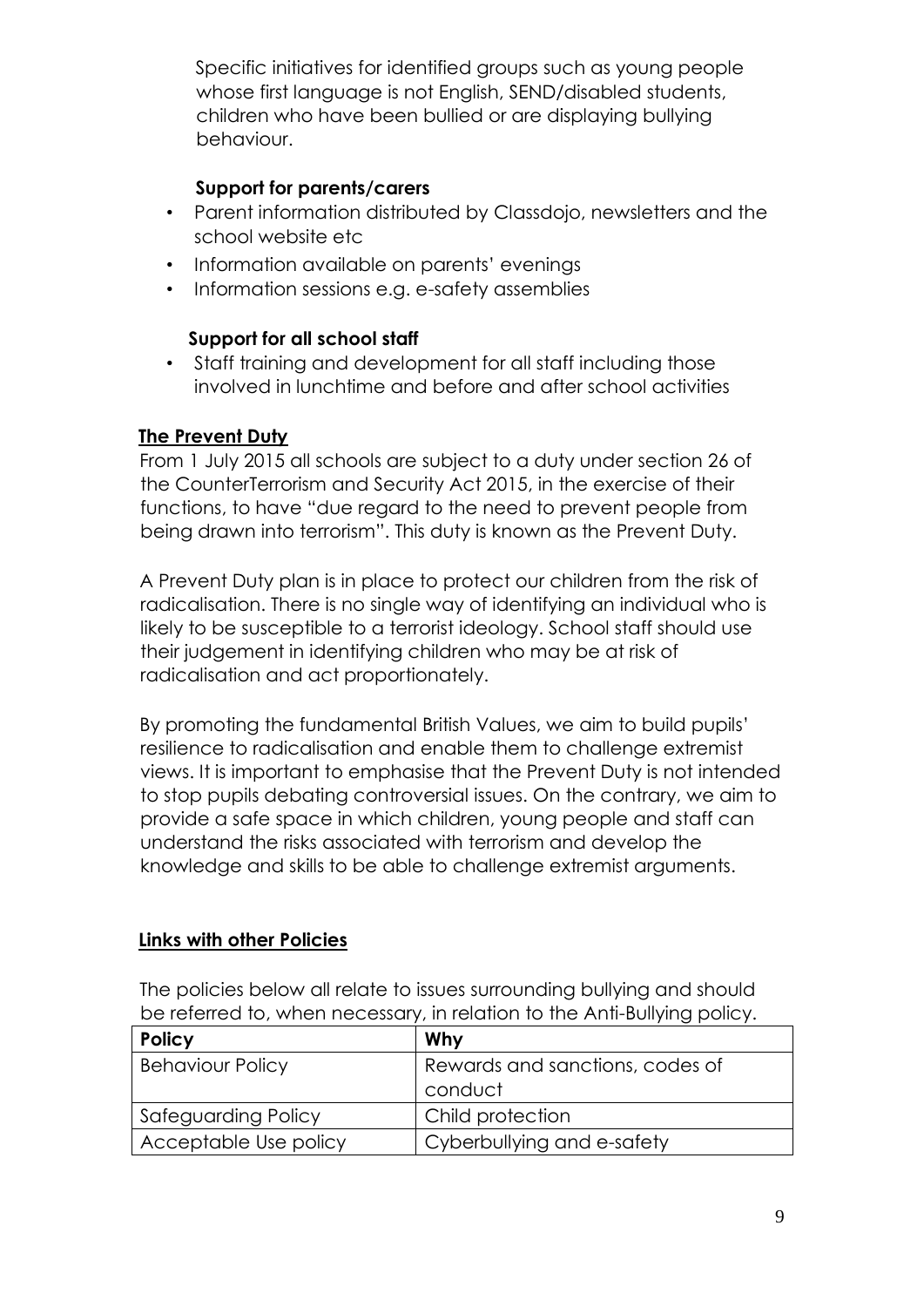| Equality policy               | Prejudice related crime/homophobia,<br>race, religion and culture and |
|-------------------------------|-----------------------------------------------------------------------|
|                               | SEN/disability                                                        |
| <b>Confidentiality Policy</b> | Reporting and recording                                               |
| PSHE/Citizenship              | Strategies to prevent bullying                                        |
| <b>Complaints Policy</b>      | Guidelines to make a complaint if                                     |
|                               | families are not happy with the school's                              |
|                               | response                                                              |
| <b>Prevent Duty Plan</b>      | A plan to protect children from the risk                              |
|                               | of radicalisation.                                                    |

#### **Useful organisations**

#### **Anti-bullying Alliance (ABA)** [-](http://www.anti-bullying.org/) [www.anti-bullying.org](http://www.anti-bullying.org/)

Brings together more than 65 organisations with the aim of reducing bullying and creating safer environments in which children and young people can live, grow, play and learn.

#### **[Mencap](http://www.mencap.org.uk/)** [–](http://www.mencap.org.uk/) [www.mencap.org](http://www.mencap.org/)

Mencap is a learning disability charity that provides information and support to children and adults with a learning disability, and to their families and carers.

**Stonewall** – www.stonewall.org.uk The lesbian, gay and bisexual charity

#### **Educational Action Challenging Homophobia (EACH)** –

www.eachaction.org.uk Educational Action Challenging Homophobia (EACH) is a charity and training agency helping people and organisations affected by homophobia. The website gives guidance, contact details and a freephone helpline.

#### **[School's Out](http://www.schools-out.org.uk/)** [–](http://www.schools-out.org.uk/) [www.schools-out.org.uk](http://www.schools-out.org.uk/)

## **[Beatbullying](http://www.beatbullying.org/)** [–](http://www.beatbullying.org/) [www.beatbullying.org.uk](http://www.beatbullying.org.uk/)

Beatbullying is the leading bullying prevention charity in the UK and provides antibullying resources, information, advice and support for young people, parents and professionals affected by bullying.

### **[Childnet International](http://childnet-int.org/) [–](http://childnet-int.org/) [www.childnet-int.org](http://www.childnet-int.org/)**

Childnet International - The UK's safer internet centre

### **References Documents and Related Policy/Guidance**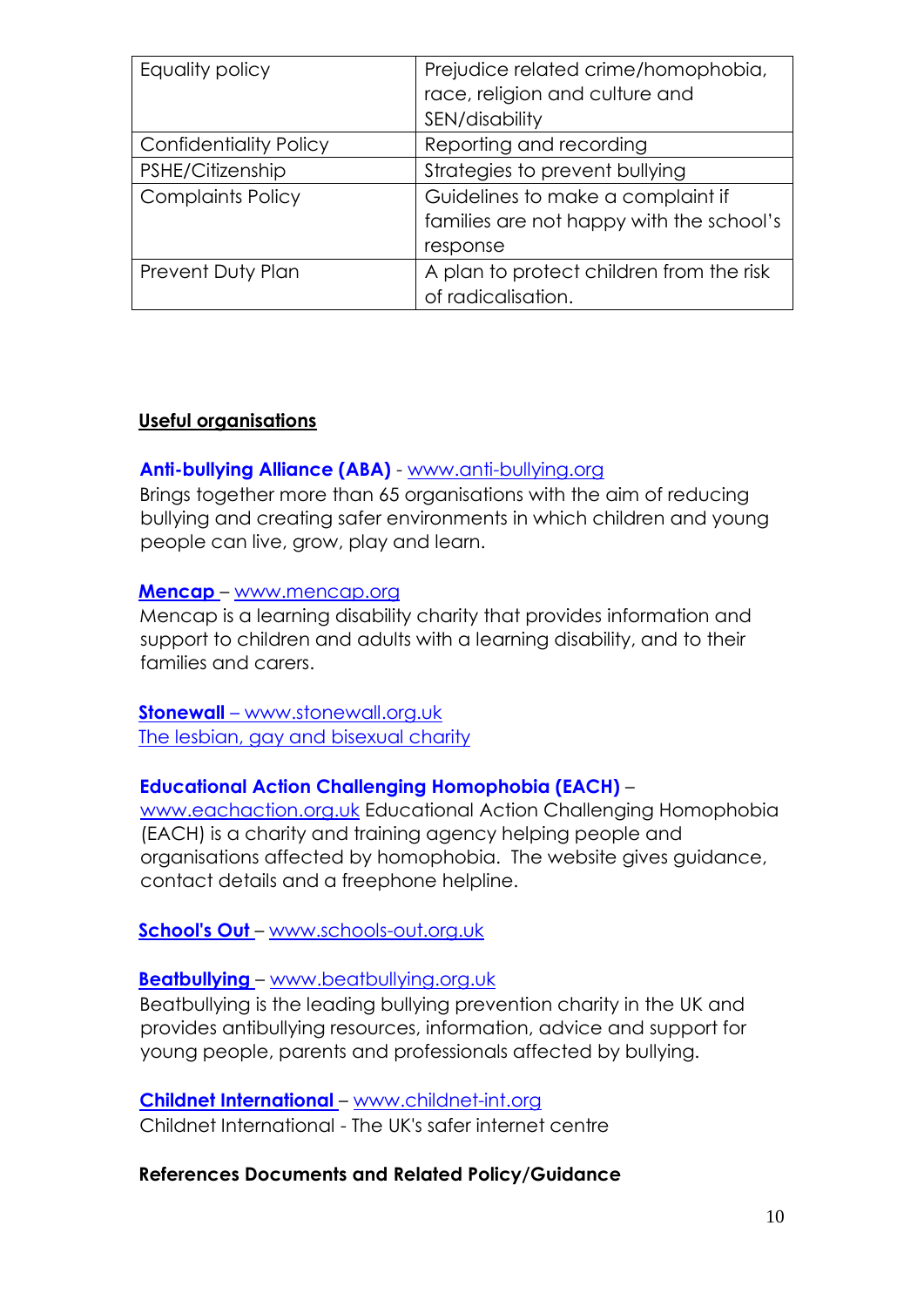#### **National Documents**

Safe to Learn- DCSF Guidelines Embedding anti-bullying work in schools – DCSF-00656-2007 Homophobic bullying – DCSF – 00668-2007 Cyberbullying – DCSF – 00658-2007 Bullying Involving Children with Special Educational Needs and Disabilities – DCSF 00372-2008

[www.teachernet.gov.uk/publications](http://www.teachernet.gov.uk/publications)

Cyberbullying - supporting school staff [–](http://www.teachernet.gov.uk/publications) [www.teachernet.gov.uk/publications](http://www.teachernet.gov.uk/publications) Cyberbullying - A whole school community issue www.teachernet.gov.uk/publications

#### **Race, religion and nationality**

- Anne Frank Trust: www.annefrank.org.uk
- Kick it Out: www.kickitout.org  $\Box$  Report it: www.report-it.org.uk
- Stop Hate: www.stophateuk.org
- Tell Mama:www.tellmamauk.org
- Educate against Hate: www.educateagainsthate.com/
- Show Racism the Red Card: www.srtrc.org/educational

### **LGBT + Q**

- Barnardos LGBT Hub: www.barnardos.org.uk/what\_we\_do/our\_work/lgbtq.htm
- Metro Charity: www.metrocentreonline.org
- EACH: www.eachaction.org.uk
- Proud Trust: www.theproudtrust.org
- Stonewall: www.stonewall.org.uk

#### **Sexual harassment and sexual bullying**

• Ending Violence Against Women and Girls (EVAW) www.endviolenceagainstwomen.org.uk A Guide for Schools: